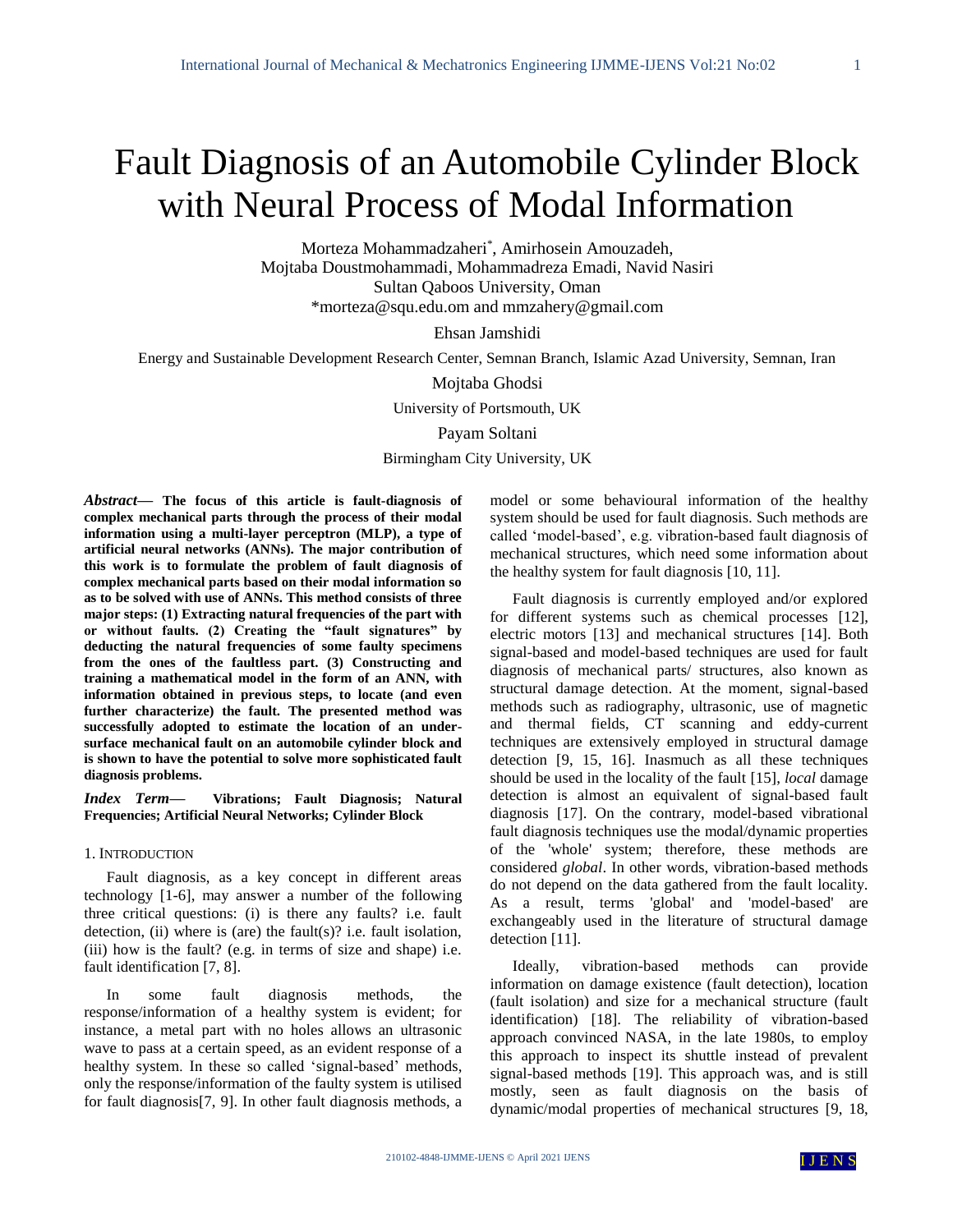20-23]. Natural frequencies, mode shapes and damping ratios are dynamic/modal properties widely used for this purpose [18]. Obtaining meaningful fault diagnosis information out of these modal properties is a major task in vibration-based fault diagnosis approaches.

Some research disappointingly concluded that only higher frequency modes (e.g. with natural frequencies over 30 kHz) are sufficiently sensitive to local defects [15]; while, prevalent acceleration sensors work at frequencies up to 10 kHz which can investigate modes with below 5 kHz natural frequencies [24]. That is, expensive vibration sensors with demanding operations may be needed to obtain meaningful vibrational information for fault diagnosis. This disappointing conclusion faded the initial hopes to extensive use of vibration-based methods in quality control of manufactured metal parts [15]. This research re-formulates vibration-based fault diagnosis problem so as to employ artificial intelligence to extract meaningful results out of low frequency vibrational modal information of a complex mechanical part. This work is inspired by recent sparse applications of artificial intelligence (AI) techniques to process vibrational information for fault isolation purposes [10, 11, 18, 25] (the employed technique is essentially different from feature classification e.g. [26]). The proposed method has been successfully adopted and tested for isolation of a fault on an automobile cylinder block, a structure with a complex geometry.

## 2. PROPOSED METHOD AND ITS DEVEOPMENT STEPS

The developed fault diagnosis algorithm receives natural frequencies (extendible to other modal information) of a complex mechanical structure (an automobile cylinder head, in this research), belonging to low frequency  $( $5kHz$ )$ modes, and provide its fault information (fault location, in this research).

Three following steps should be taken to develop the proposed method:

- (1) Modal analysis of the part without or with faults to find the natural frequencies associated with each healthy or faulty specimen. Section 4 details this step for the case study of this paper.
- (2) Pre-process of information collected at Step 1 to produce "fault signatures". This stage, for the automobile cylinder block, is presented in section 5.
- (3) Creating a mathematical model in the form of a multilayer perceptron and training the data obtained at

Step 2 to this model. The inputs to the model are the elements of the fault signature vector, and the output is (are) the location (and potentially other characteristics) of the fault (s). This step is presented in section 6.

## 3. CASE STUDY

The case study is a cylinder block of an automobile engine made by SAIPA, an Iranian car manufacturer, depicted in Fig.1. High level of thermomechanical stress on the top surface of the cylinder block during operation of the engine makes this component very sensitive to the existence of any mechanical faults.

The part, assumingly, may have one fault happening at different spots on a line, depicted in Fig. 2. The fault is a spherical void with the diameter of 1cm, situated 2.5 cm underneath the top surface, a common size and depth for casting faults [27]. A point highlighted in red (2.5 cm far from the edge) in Fig.2 is considered as the origin; the distance of fault centre to the origin is assumed as the fault location. For development and validation of the proposed method on the case study, modal information of the healthy cylinder block and 20 faulty specimens, with fault locations depicted in Fig. 2, one per specimen, was employed. Location of the closest fault to the origin is considered as fault location 1, and others as fault locations 2, 3, … , 20 as they are located further form the origin.



Fig. 1. A 3D geometrical model of the cylinder block

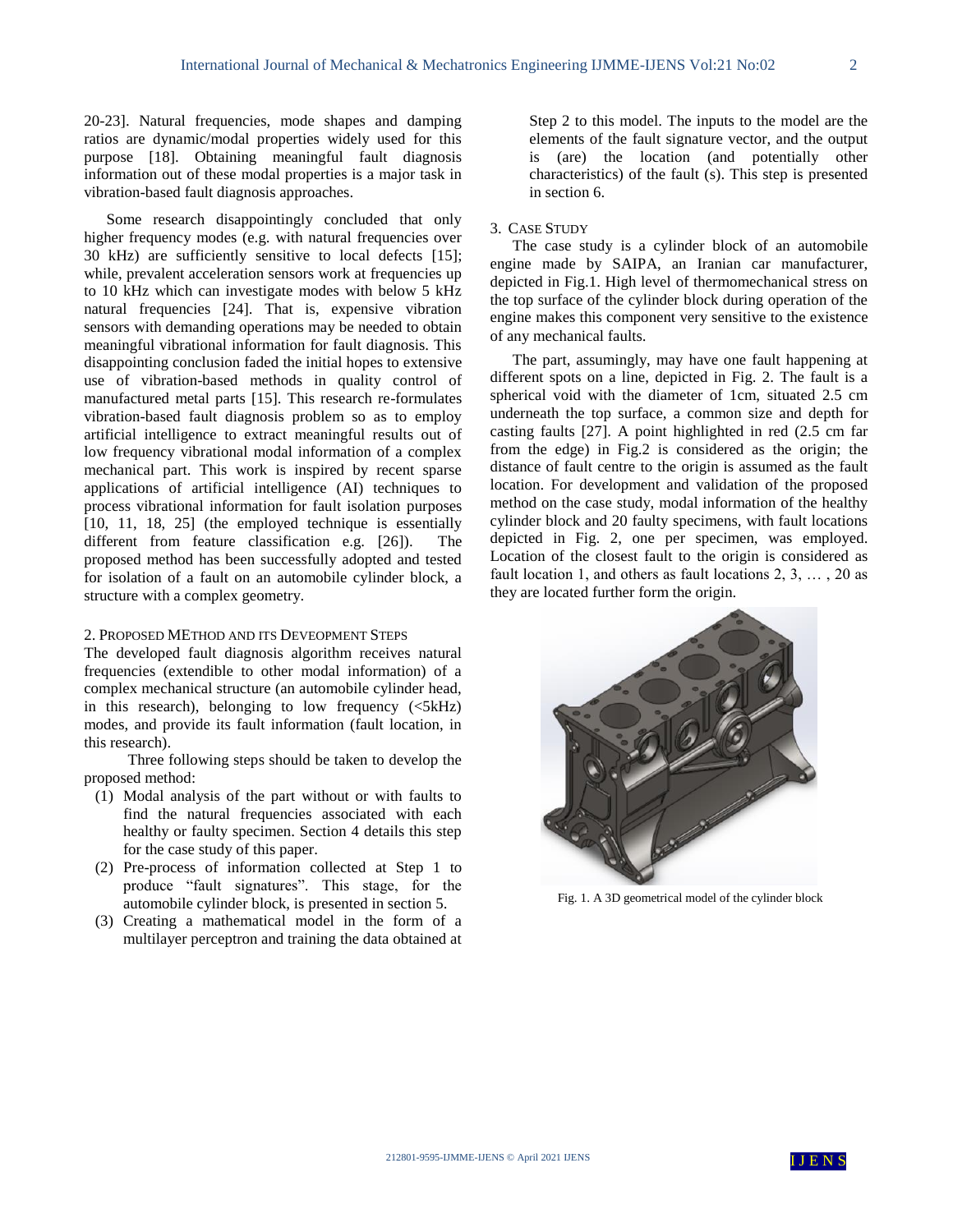

Fig. 2. Fault locations on the top surface of the cylinder block. The red point is the origin

## 4. STEP1- MODAL ANAlysis.

Due to experimentation limits, a finite element model (FEM) of the cylinder block was first developed and experimentally validated. Then, a fault was added to the validated FEM, at locations depicted in Fig.2, one at a time. Natural frequencies of faulty specimens were calculated through numerical simulation using the validated FEM.



Fig. 3. Experimental Modal Analysis, the cylinder block is hanged upside down.

The FEM of the cylinder-block is made up of 2002793 nodes and 1179381 irregular Tetrahedral element, constructed in ANSYS 14.0 software package. For model validation purposes, a standard experimental modal analysis was performed on the case study as shown in Fig.3.

In experimental modal analysis, the acceleration of a point on the structure (indicated in Fig.3 within a red ellipse) was measured and recorded with a A/120/V DJB single-axis integrated-electronics piezoelectric accelerometer; while, 8202 B&K impact hammer hit 21 different points on the structure on by one. A B&K 3560 analyzer was employed to extract modal properties of the case study.

Natural frequencies resulting from the FEM and experimental modal analysis, presented in Table 1, clearly demonstrate the accuracy of the FEM, where

experimental natural freq-FEM natural freq difference%  $=\frac{1}{1}$   $\times 100$ . experimental natural freq  $:100.$ 

# 5. Step 2- Pre-process of Vibrational Data

Modal analysis of the healthy specimen, as detailed in section 4, resulted in an array of its first 24 vibrational modes with natural frequencies below 5 kHz. These 24

| Mode No. | <b>FEM</b><br><b>Natural</b> | <b>Experimental Natural</b> | Difference% |
|----------|------------------------------|-----------------------------|-------------|
|          | <b>Frequency</b> (Hz)        | <b>Frequency (Hz)</b>       |             |
|          | 1234.4                       | 1239.7                      | 0.4         |
| 2        | 1660.3                       | 1653.6                      | 0.4         |
| 3        | 2364.6                       | 2375.9                      | 0.5         |
| 4        | 2705                         | 2698.4                      | 0.2         |
| 5        | 3068.2                       | 3071.4                      | 0.1         |

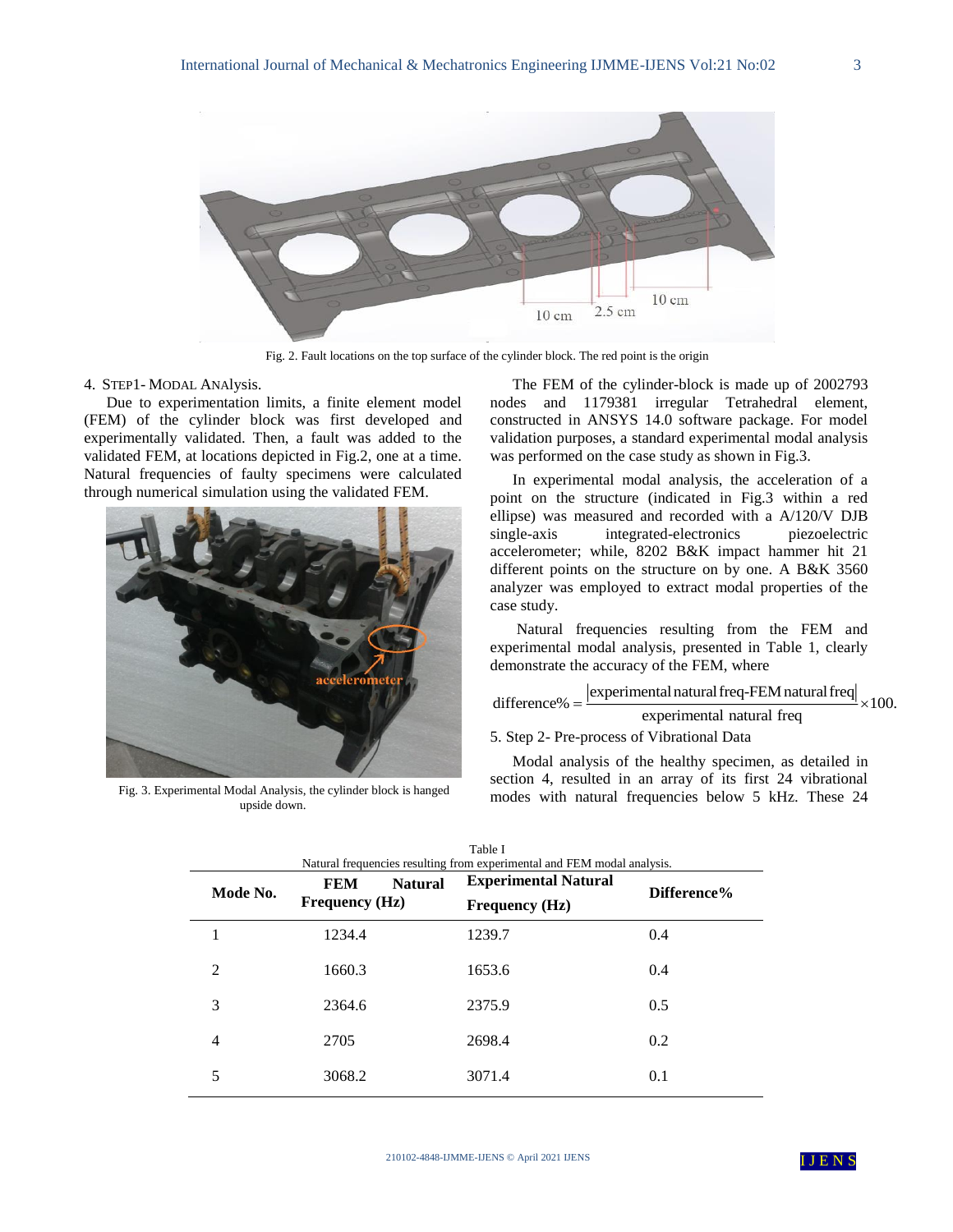natural frequencies are presented as *ωi*. *i* indicates vibrational mode, an integer in the range of [1 24]. Faulty specimens were simulated using the validated FEM and went through numerical modal analysis, leading to 24 below 5 kHz natural frequencies of  $k\omega_i$ , where k refers to the fault location. Thus, *k* is an integer in the range of [1 20]. It should be noted that the sole reason for use of FEM is experimentation limits. In the case of availability of faulty specimens, this method can be conducted using experimental modal analysis instead.

After finding natural frequencies of healthy and faulty specimens, all the natural frequencies of faulty specimens were deducted from the natural frequencies of the healthy part. The result is an array of 24 numbers for each fault location. This array is called the '*signature of fault location*' or in short '*fault signature*', <sub>k</sub>M, for k<sup>th</sup> fault location. For mode *i* and fault location of k:

$$
{}_{k}\mathbf{M}_{i} = {}_{k}\omega_{i} - \omega_{i}.\tag{1}
$$

In total,  $20 \times 24 = 480$  samples of data are the outcome of this step. Table 2 presents the first ten natural frequencies and the first ten elements of the fault signature for the first fault locations, the closest to the origin in Fig.2.

#### 6. STEP 3- MATHEMATICAL MODELLING

At this step, a mathematical model was created, and its parameters were identified to map each fault signature to its releavnt location. A multi-layer-perceptron (MLP), as a type of artificial neural networks (ANNs), with a single hidden layer owning only sigmoid activation functions, (2), was opted as the mathematical model due to the following three reasons: (i) the model's mathematical form is unknown; therefore, a universal approximator should be used as the model. MLPs with a single hidden layer owning only sigmoid activation functions are universal approximators with a proven modelling capability [28]. (ii) MLPs, have been widely used to develop mathematical models for different purposes such as predictive modelling [29-31] and control [32-34]. (iii) Merit of MLPs in modelling with use of small number of data samples has been shown [35]. The inputs to the model, (2), are the elements of the fault signature, k**M***i*, and model's output is the estimated fault location,  $\hat{y}$ :

$$
_{k}\hat{y} = \sum_{j=1}^{h} \mathbf{T}_{j} f\left(\sum_{i=1}^{s} \mathbf{W}_{ij \, k} \mathbf{M}_{i} + \mathbf{b}_{j}\right) + c.
$$
 (2)

where *s* is the number of model inputs or the size of fault signature, 24,  $\land$  is used for the values estimated by the model. Eq.(3) demonstrates the utilised sigmoid function or *f*:

$$
f(x) = \frac{2}{1 + \exp(-2x)} - 1.
$$
 (3)

Research has shown that (3), also known as hyperbolic tangent function, outperforms many other well-known activation functions such as uni-polar and bi-polar sigmoid, conic section and radial basis function (RBF) in terms of proving the MLP with a higher recognition accuracy [36]. Therefore, (3) can be used as an activation function in most of MLP applications as an appropriate choice to obtain high accuracy [36].

| Table II<br>First 10 natural frequencies and first 10 elements of the signature for the first fault location |                                                                     |                         |                                         |  |
|--------------------------------------------------------------------------------------------------------------|---------------------------------------------------------------------|-------------------------|-----------------------------------------|--|
| Mode                                                                                                         | Natural Freq. of Natural Freq. of Fault<br><b>Healthy Part (Hz)</b> | <b>Faulty Part (Hz)</b> | <b>Signature</b><br>(first 10 elements) |  |
| $\mathbf{1}$                                                                                                 | 1234.4                                                              | 1223.9                  | 10.5                                    |  |
| $\mathfrak{D}$                                                                                               | 1660.3                                                              | 1648.7                  | 11.6                                    |  |
| 3                                                                                                            | 2364.6                                                              | 2347.5                  | 17.1                                    |  |
| 4                                                                                                            | 2705.0                                                              | 2685.0                  | 20                                      |  |
| 5                                                                                                            | 3068.3                                                              | 3041.5                  | 26.8                                    |  |
| 6                                                                                                            | 3579.5                                                              | 3556.5                  | 23                                      |  |
| 7                                                                                                            | 3655.7                                                              | 3627.4                  | 28.3                                    |  |
| 8                                                                                                            | 3736.2                                                              | 3692.3                  | 43.9                                    |  |
| 9                                                                                                            | 3749.3                                                              | 3707.5                  | 41.8                                    |  |
| 10                                                                                                           | 3787.4                                                              | 3733.4                  | 54.0                                    |  |

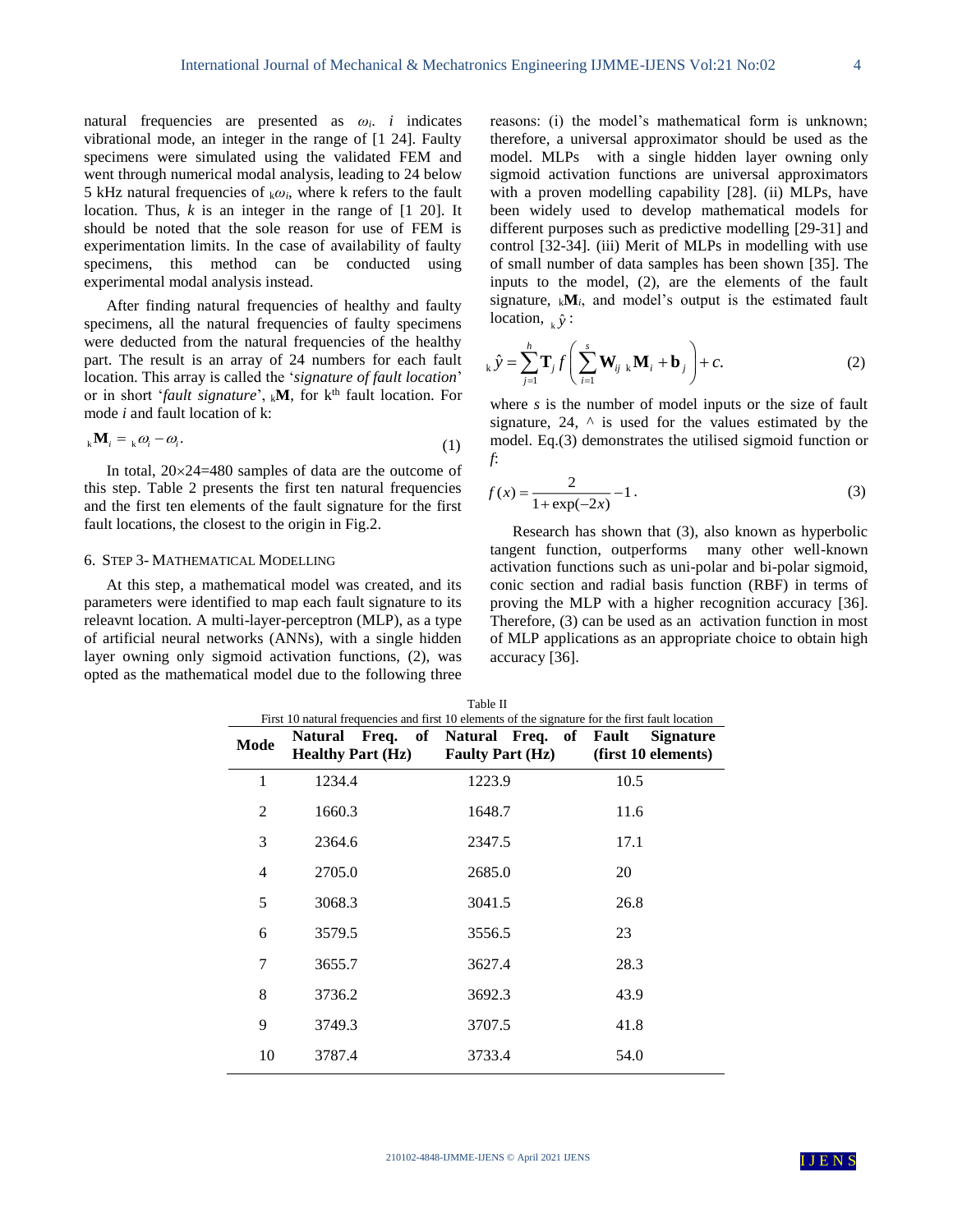*h*, the number of neurons in the hidden layer, has been suggested to be calculated according to (4) in the literature, based on Kolmogorov's theorem [33, 37]:

$$
h=2s+1.\tag{4}
$$

That is, *h*= 49. Hence, only unknown matrices/vectors/scalars are  $W$ ,  $T$ ,  $b$  and  $c$ . The elements of **W** and **T** are known as the weights of the first and the second layers of the MLP; **b** and *c* are called biases.

Aforementioned unknown parameters of the MLP were identified using the data presented in section 5. Parameter identification of an MLP consists of the following procedures: (i) initialisation and training, (ii) validation and (iii) test. Each needs a data series of its own. In this research, 14, 4 and 2 randomly chosen fault locations and their relevant fault signatures were used for initialisation/training, validation and test, respectively. These data are known as the training, the validation and the test data. The key idea of parameter identification is to decrease the error:

$$
E = \frac{\sum_{\text{overdesired data}} ({}_k y - {}_k \hat{y})^2}{number \text{ of data samples}}.
$$
 (5)

The error is named after the data set used for its calculation: training, validation or test. As this error uses the whole data set, any method using this error is a "batch" method.

At the beginning of parameter identification, initial values of unknown model parameters were estimated using Nguyen-Widrow algorithm [38], which is briefly presented in Appendix 1. Initialisation may need to be repeated as detailed in the pseudocode. Then, Levenberg-Marquardt error back propagation, introduced in Appendix 2, was employed to further tune unknown parameters of the model using the training data. The following pseudocode presents a summary of iterative parameter identification algorithm used in this research:

- $\triangleright$  Development of MLP structure based on (2) and (3)
- $\geq 10$  Estimation of initial values of unknown parameters with Nguyen-Widrow algorithm
- *For i*=1:100
	- o20 Calculation of the training error (*TRE*) with use of (5) and the training data
	- o30 Tuning the values, calculated at the previous step, using batch Levenberg-Marquardt error back-propagation method and *TRE*
	- o40 Calculation of the validation error (*VE*) with use of (5) and the validation data
	- o50 *If VE*(*i*)>*VE*(*i*-1) *go to* 20
- 60 Calculation of the test error (*TSE*) based on (5) with the test data

If *TSE* is unacceptable *go to* 10

# *End*

In the *For* loop of the pseudocode, the training error often continues to decrease while the validation error increases; this phenomenon is called overfitting which leads to the lack of generality of the model [39]. In this research, increase of the validation error, *VE*, triggers to stop the algorithm to prevent overfitting.

## 7. RESULTS AND DISCUSSION

The accuracy of the developed fault isolation model was assessed with estimating two randomly selected fault locations, where none have been utilised neither in parameter identification (lines 10, 20 and 30 of the pseudocode) nor in validation of model (2) (lines 40 and 50 of the pseudocode) . The aforementioned two faults are located 7 cm and 14 cm away the origin, and their estimated locations by the model are 8.5 cm and 13.93 cm, respectively. Such satisfactory test results mean that the model is cross-validated in the operating area that its training, validation and test data have been gathered from.

As a major advantage of this approach, the employed modal information was collected at frequencies below 5 kHz, capturable by commercial sensors. That is, easy to collect vibrational information can be effectively used for fault isolation in complex automobile parts.

Although, the method was only adopted to isolate a fault on a line, the proposed methodology can be manifestly used to find two or three dimensions of a fault, providing that the results of adequate number of experiments or trustworthy numerical simulations are available. The number of required experiments/simulations can be reasonably considered related to the number of parameters (including both scalars and vector/matrix elements) of the model, *Ψ*. In model (2), **T** and **b** have *h* elements each, and **W** is of *s*×*h* elements. Therefore, the model has *Ψ* =(*s*+2)*h*+1 parameters.

 So as to estimate a fault location with *d* dimensions, in which *d* is the dimension of fault location (2 or 3), model (2) of section 6 would be adapted to have *d* outputs. Based on Kolmogorov theorem [40], [33, 41] propose that the number of neurons in the hidden layer (*h*) are only contingent on the number of inputs as offered by (4). Therefore, *h* is identical for (2) and the models to estimate *d* dimensions of the fault location; hence, the size of **W** and **b** would not alter. However, the size of **T** would increase to  $d \times h$ , and *c* becomes a vector with the size of *d*. Hence, the number of parameter of an MLP model to estimate *d* dimensions of a fault location is  $\Psi = (s+d+1)h+d$ . Considering (4):

$$
\Psi(d,s)=(s+d+1)(2s+1)+d.\tag{6}
$$

For instance, with availability fault signatures with 24 elements or *s***=**24, according to (6), the number of

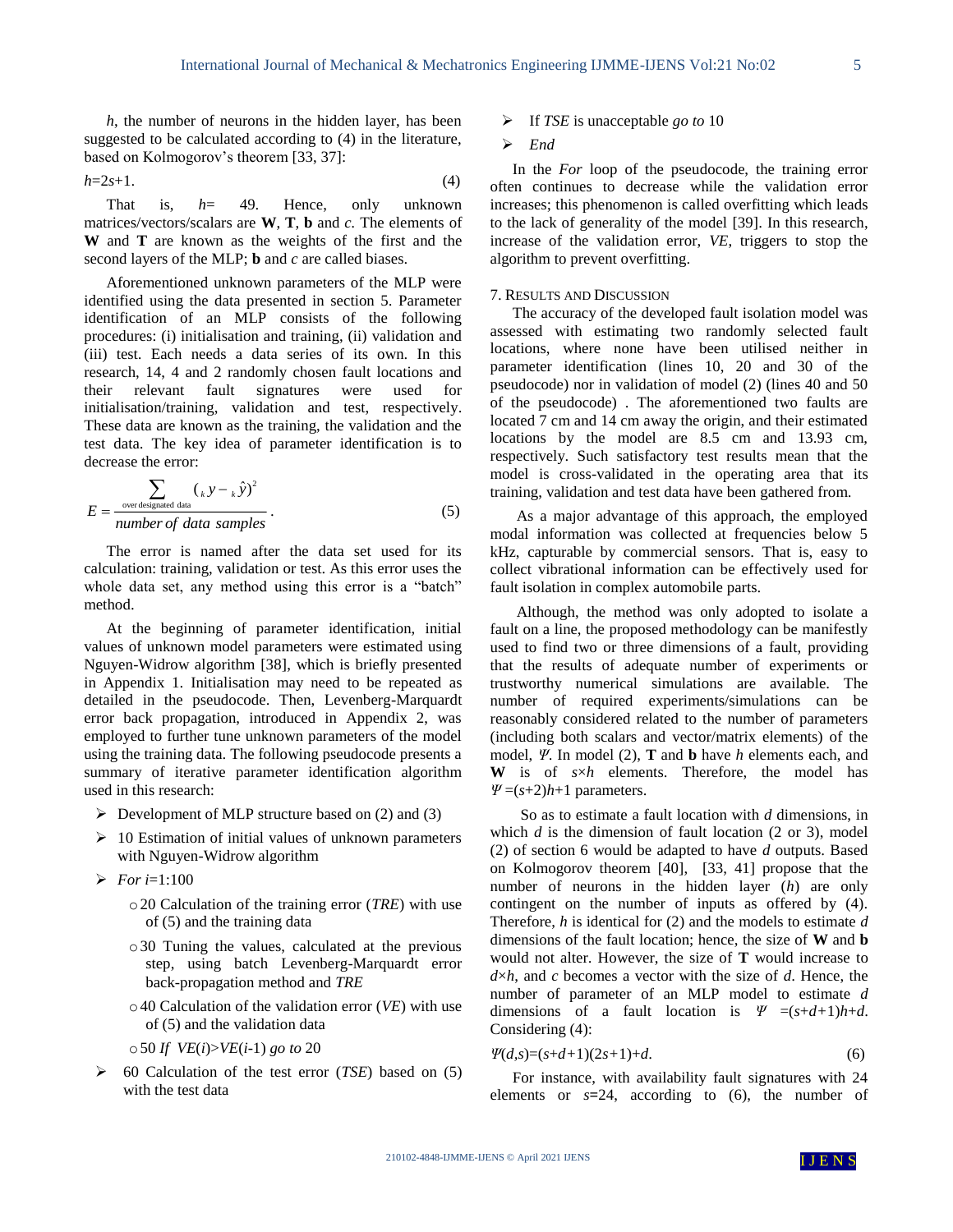parameters (or *Ψ* ) of an MLP to estimate a fault location with one, two or three dimensions would be 1226, 1276 and 1326, respectively. The discrepancy is not substantial. Thus, the number of experiments/ numerical simulations required to develop a mathematical model to isolate faults in a two or three dimensional space would be only slightly greater than the number of experiments/ numerical simulations required to do the same task in a one dimensional space. Size (e.g. equivalent diameter) and shape factor may be considered as additional outputs too. In this case, *d* would equal 5. For *s***=**24 and *d*=5, the number of model parameters, *Ψ* , would be 1426.

## 8. CONCLUSION

This article presents a new fault-diagnosis approach, suitable for mechanical components and structures with complex geometry, with use of easily measurable natural frequencies and an MLP mathematical model. The highlight of this work is to formulate the well-known problem of vibration-based structural health inspection in a way to be tackled by artificial intelligence methods. The proposed method was shown to be highly accurate to locate an undersurface fault in an automobile cylinder block. In order to develop the fault isolation algorithm for the aforementioned part, first, natural frequencies of a specimen with a fault were (numerically) obtained for a number of fault locations and deducted from the natural frequencies of the healthy part. The resultant, for each fault location, was named 'signature of the fault location' or 'fault signature'. Afterwards, an MLP was developed and identified using 14 and 4 different fault signatures and their relevant locations for training and validation, respectively. The developed model precisely estimates the location of fault in two faulty specimens in which their information were used neither in training nor in validation. This research evidently shows that the vibrational modal information, at low frequencies (below 5kHz for the investigated case study), can be sufficient for fault diagnosis of complicated mechanical parts, providing that this information is appropriately processed using effective data analysis algorithms.

#### **REFERENCES**

- [1] A. Glowacz, "Fault diagnosis of single-phase induction motor based on acoustic signals," *Mechanical Systems Signal Processing,* vol. 117, pp. 65-80, 2019.
- [2] P. Jain, J. Poon, J. P. Singh, C. Spanos, S. R. Sanders, and S. K. Panda, "A Digital Twin Approach for Fault Diagnosis in Distributed Photovoltaic Systems," *IEEE Transactions on Power Electronics,* vol. 35, pp. 940-956, 2019.
- [3] R. Xiong, Q. Yu, W. Shen, C. Lin, and F. Sun, "A sensor fault diagnosis method for a lithium-ion battery pack in electric vehicles," *IEEE Transactions on Power Electronics,* vol. 34, pp. 9709-9718, 2019.
- [4] Q. Zhou, P. Yan, H. Liu, and Y. J. J. o. I. M. Xin, "A hybrid fault diagnosis method for mechanical components based on ontology and signal analysis," vol. 30, pp. 1693-1715, 2019.
- [5] X. Li, Y. Yang, H. Shao, X. Zhong, J. Cheng, and J. Cheng, "Symplectic weighted sparse support matrix machine for gear fault diagnosis," *Measurement,* vol. 168, p. 108392, 2021.
- [6] H. Hoshyarmanesh, M. Ghodsi, M. Kim, H. H. Cho, and H.-H. Park, "Temperature effects on electromechanical response of deposited piezoelectric sensors used in structural health monitoring of aerospace structures," *Sensors,* vol. 19, p. 2805, 2019.
- [7] Z. Gao, C. Cecati, and S. X. Ding, "A survey of fault diagnosis and fault-tolerant techniques-Part I: fault diagnosis With modelbased and signal-based approaches," *IEEE Transactions on Industrial Electronics,* vol. 62, pp. 3757-3767, 2015.
- [8] M. Ghodsi, H. Ziaiefar, M. Amiryan, F. Honarvar, Y. Hojjat, M. Mahmoudi*, et al.*, "Lamb wave feature extraction using discrete wavelet transformation and Principal Component Analysis," in *Nondestructive Characterization and Monitoring of Advanced Materials, Aerospace, and Civil Infrastructure 2016*, 2016, p. 98041F.
- [9] Y. Yan, L. Cheng, Z. Wu, and L. Yam, "Development in vibration-based structural damage detection technique," *Mechanical Systems and Signal Processing,* vol. 21, pp. 2198- 2211, 2007.
- [10] M. Mohammadzaheri, A. Akbarifar, M. Ghodsi, I. Bahadur, F. Al-Jahwari, and B. Al-Amri, "Health Monitoring of Welded Pipelines with Mechanical Waves and Fuzzy Inference Systems," presented at the International Gas Union Research Conference, Muscat, Oman, 2020.
- [11] M. Taajobian, M. Mohammadzaheri, M. Doustmohammadi, A. Amouzadeh, and M. Emadi, "Fault diagnosis of an automobile cylinder head using low frequency vibrational data," *Journal of Mechanical Science and Technology,* vol. 32, pp. 3037-3045, 2018.
- [12] K. Watanabe, I. Matsuura, M. Abe, M. Kubota, and D. Himmelblau, "Incipient fault diagnosis of chemical processes via artificial neural networks," *AIChE journal,* vol. 35, pp. 1803-1812, 1989.
- [13] S. Nandi, H. Toliyat, and X. Li, "Condition monitoring and fault diagnosis of electrical motors-a review," *IEEE Transactions on Energy Conversion,,* vol. 20, pp. 719-729, 2005.
- [14] M. Silva, A. Santos, and E. Figueiredo, "Damage Detection for Structural Health Monitoring of Bridges as a Knowledge Discovery in Databases Process," in *Data Mining in Structural Dynamic Analysis*, ed: Springer, 2019, pp. 1-24.
- [15] C. R. Farrar and S. W. Doebling, "An overview of modal-based damage identification methods," in *Proceedings of DAMAS Conference*, 1997, pp. 269-278.
- [16] S. Wang, M. Lian, S. Zhou, J. Feng, and Y. Rao, "Research and Outlook on Leak Detection Technology of Natural Gas Pipelines," presented at the International Conference on Pipelines and Trenchless Technology, Wuhan, China, 2012.
- [17] M. Yoon, D. Heider, J. Gillespie, C. Ratcliffe, and R. Crane, "Local damage detection using the two-dimensional gapped smoothing method," *Journal of Sound and Vibration,* vol. 279, pp. 119-139, 2005.
- [18] S. Hakim, H. A. Razak, and S. Ravanfar, "Fault diagnosis on beam-like structures from modal parameters using artificial neural networks," *Measurement,* vol. 76, pp. 45-61, 2015.
- [19] D. Hunt, S. Weiss, W. West, T. Dunlap, and S. Freesmeyer, "Development and implementation of a shuttle modal inspection system," in *International Modal Analysis Conference, 8 th, Kissimmee, FL*, 1990, pp. 919-925.
- [20] M.-B. Abdo and M. Hori, "A numerical study of structural damage detection using changes in the rotation of mode shapes," *Journal of Sound and vibration,* vol. 251, pp. 227-239, 2002.
- [21] K. Aydin and O. Kisi, "Applicability of a Fuzzy Genetic System for Crack Diagnosis in Timoshenko Beams," *Journal of Computing in Civil Engineering,* 2014.
- [22] S. W. Doebling, C. R. Farrar, and M. B. Prime, "A summary review of vibration-based damage identification methods," *Shock and vibration digest,* vol. 30, pp. 91-105, 1998.
- [23] P. Soltani, M. Keikhosravy, R. Oskouei, and C. Soutis, "Studying the tensile behaviour of GLARE laminates: a finite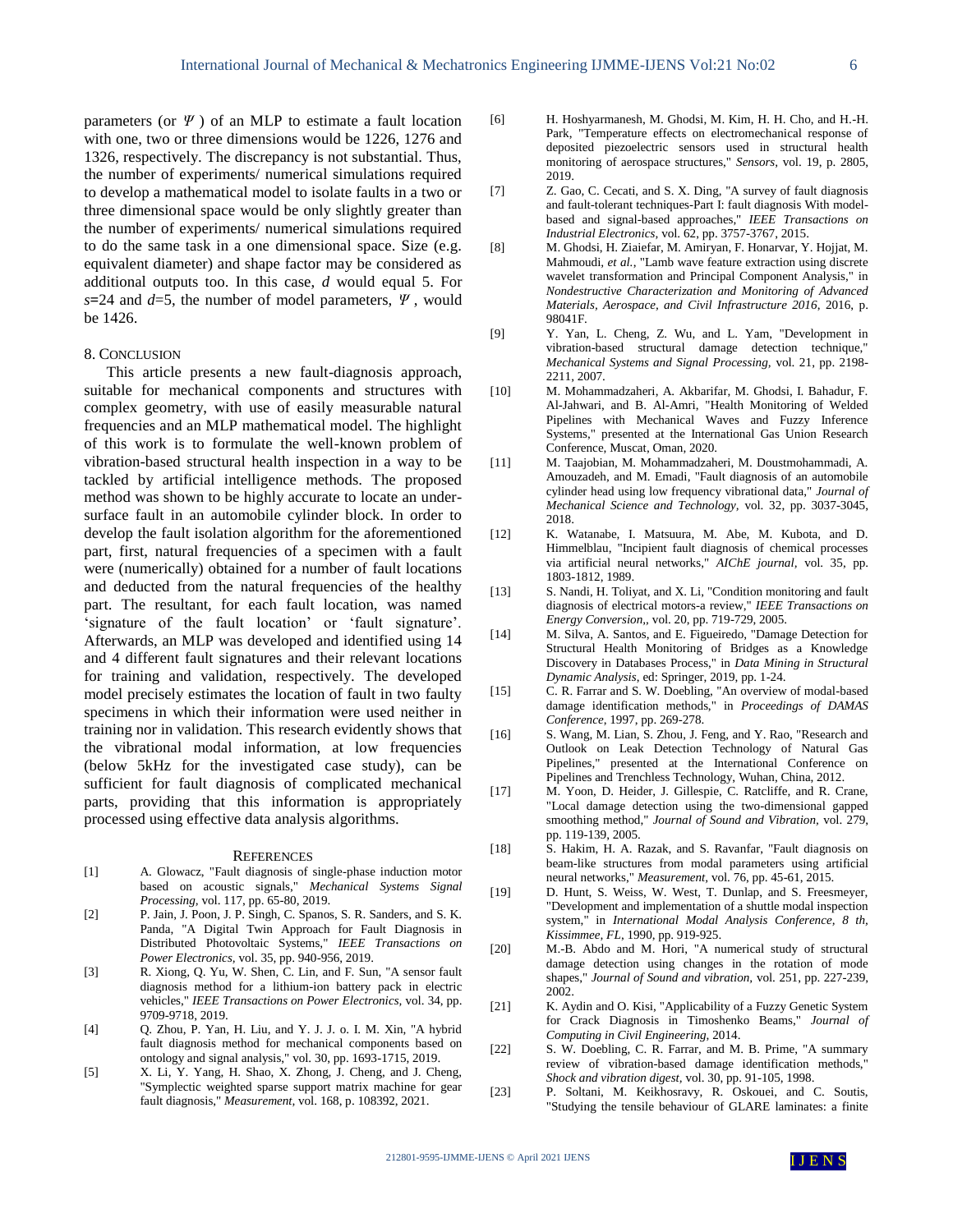element modelling approach," *Applied Composite Materials,*  vol. 18, pp. 271-282, 2011.

- [24] I. D. Landau and G. Zito, *Digital Control Systems*: Springer London, 2006.
- [25] A. Akbarifar, M. Mohammadzaheri, A. Joudaki, E. Jamshidi, S. Khabbaz, M. Parmoon*, et al.*, "Fault Detection of Gas Pipelines Using Mechanical Waves and Intelligent Techniques," presented at the International Conference on Artificial Intelligence, Energy and Manufacturing Engineering Dubai, UAE, 2015.
- [26] O. Xu, "Minimal Structural ART Neural Network and Fault Diagnosis Application of Gas Turbine," *The Open Mechanical Engineering Journal,* vol. 10, 2016.
- [27] S. Shabestari, M. Rahmani, S. Saeedinia, and O. Lashgari, "Influence of Metalurgical Processes on Structure and Mechanical Characteristics of Paykan 1600 Aluminum Cylinder Head," presented at the The First Iranian Symposium of Internal Combustion Enginers, Tehran, Iran, 1999.
- [28] T. P. Chen, H. Chen, and R. W. Liu, "Approximation capability in C(R-N) by multilayer feedforward networks and related problems," *IEEE Transactions on Neural Networks,* vol. 6, pp. 25-30, Jan 1995.
- [29] M. Mohammadzaheri and L. Chen, "Intelligent modelling of MIMO nonlinear dynamic process plants for predictive control purposes," in *Proceedings of the 17th World Congress The International Federation of Automatic Control Seoul, Korea*, 2008, pp. 12401-12406.
- [30] M. Mohammadzaheri, R. Tafreshi, Z. Khan, M. Franchek, and K. Grigoriadis, "Modelling of Petroleum Multiphase Fluids In ESP an Intelligent Approach," in *Offshore Mediterranean Conference and Exhibition*, 2015.
- [31] M. Bazghaleh, M. Mohammadzaheri, S. Grainger, B. Cazzolato, and T. F. Lu, "A new hybrid method for sensorless control of piezoelectric actuators," *Sensors and Actuators A: Physical,* vol. 194, pp. 25-30, 2013.
- [32] M. Mohammadzaheri, L. Chen, A. Mirsepahi, M. Ghanbari, and R. Tafreshi, "Neuro‐Predictive Control of an Infrared Dryer with a Feedforward‐Feedback Approach," *Asian Journal of Control,* vol. 17, pp. 1972-1977, 2015/9/1 2015.
- [33] M. Mohammadzaheri, L. Chen, and S. Grainger, "A critical review of the most popular types of neuro control," *Asian Journal of Control,* vol. 16, pp. 1-11, 2012.
- [34] M. Mohammadzaheri and L. Chen, "Intelligent predictive control of a model helicopter's yaw angle," *Asian Journal of Control,* vol. 12, pp. 667-679, 2010.
- [35] M. Mohammadzaheri, H. Ziaeifar, I. Bahadur, M. Zarog, M. Emadi, and M. Ghodsi, "Data-driven Modelling of Engineering Systems with Small Data, a Comparative Study of Artificial Intelligence Techniques," in *2019 5th Iranian Conference on Signal Processing and Intelligent Systems (ICSPIS)*, 2019, pp. 1-5.
- [36] B. Karlik and A. V. Olgac, "Performance analysis of various activation functions in generalized MLP architectures of neural

networks," *International Journal of Artificial Intelligence and Expert Systems,* vol. 1, pp. 111-122, 2011.

- [37] R. Hecht-Nielsen, "Kolmogorov's mapping neural network existence theorem," in *Proceedings of the international conference on Neural Networks*, 1987, pp. 11-14.
- [38] D. Nguyen and B. Widrow, "Improving the learning speed of 2 layer neural networks by choosing initial values of the adaptive weights," presented at the International Joint Conference on Neural Networks, 1990.
- [39] D. Bhattacharyay, D. Kocaefe, Y. Kocaefe, and B. Morais, "An artificial neural network model for predicting the CO 2 reactivity of carbon anodes used in the primary aluminum production," *Neural computing and Applications,* vol. 28, pp. 553-563, 2017.
- [40] V. Kůrková, "Kolmogorov's theorem and multilayer neural networks," *Neural networks,* vol. 5, pp. 501-506, 1992.
- [41] S. Haykin, *Neural Networks A Comprehensive Introduction*: Prentice Hall, New Jersey, 1999.
- [42] D. Nguyen and B. Widrow, "Improving the learning speed of 2layer neural networks by choosing initial values of the adaptive weights," in *Neural Networks, 1990., 1990 IJCNN International Joint Conference on*, 1990, pp. 21-26.
- [43] M. Mohammadzaheri, R. Tafreshi, Z. Khan, M. Franchek, and K. Grigoriadis, "An intelligent approach to optimize multiphase subsea oil fields lifted by electrical submersible pumps," *Journal of Computational Science,* vol. 15, pp. 50-59, 2016.
- [44] M. Mohammadzaheri, R. Tafreshi, Z. Khan, M. Ghodsi, M. Franchek, K. J. S. Grigoriadis*, et al.*, "Modelling of petroleum multiphase flow in electrical submersible pumps with shallow artificial neural networks," vol. 15, pp. 174-183, 2020.
- [45] J. R. Jang, C. Sun, and E. Mizutani, *Neuro-Fuzzy and Soft Computing*. New Delhi: Prentice-Hall of India, 2006.

## APPENDIX A1. A BRIEF INTRODUCTION TO NGUYEN-WIDROW PARAMETER INITIALISATION ALGORITHM

Fig.A.1 depicts the sigmoid activation function of (3). This function is almost linear within an interval; the slope of the functions decreases towards zero, as it goes further than this interval.

Practically, if the input to a sigmoid activation function is located outside the range relevant to the linear interval, the function is of trivial effect on the model output, and accordingly, on the error and parameter identification algorithm. Such an event decelerates MLP parameter identification. Nguyen-Widrow algorithm estimates initial values of the model parameters, so that the outputs of the activation functions (for the training data) are situated within their linear intervals [42, 43].